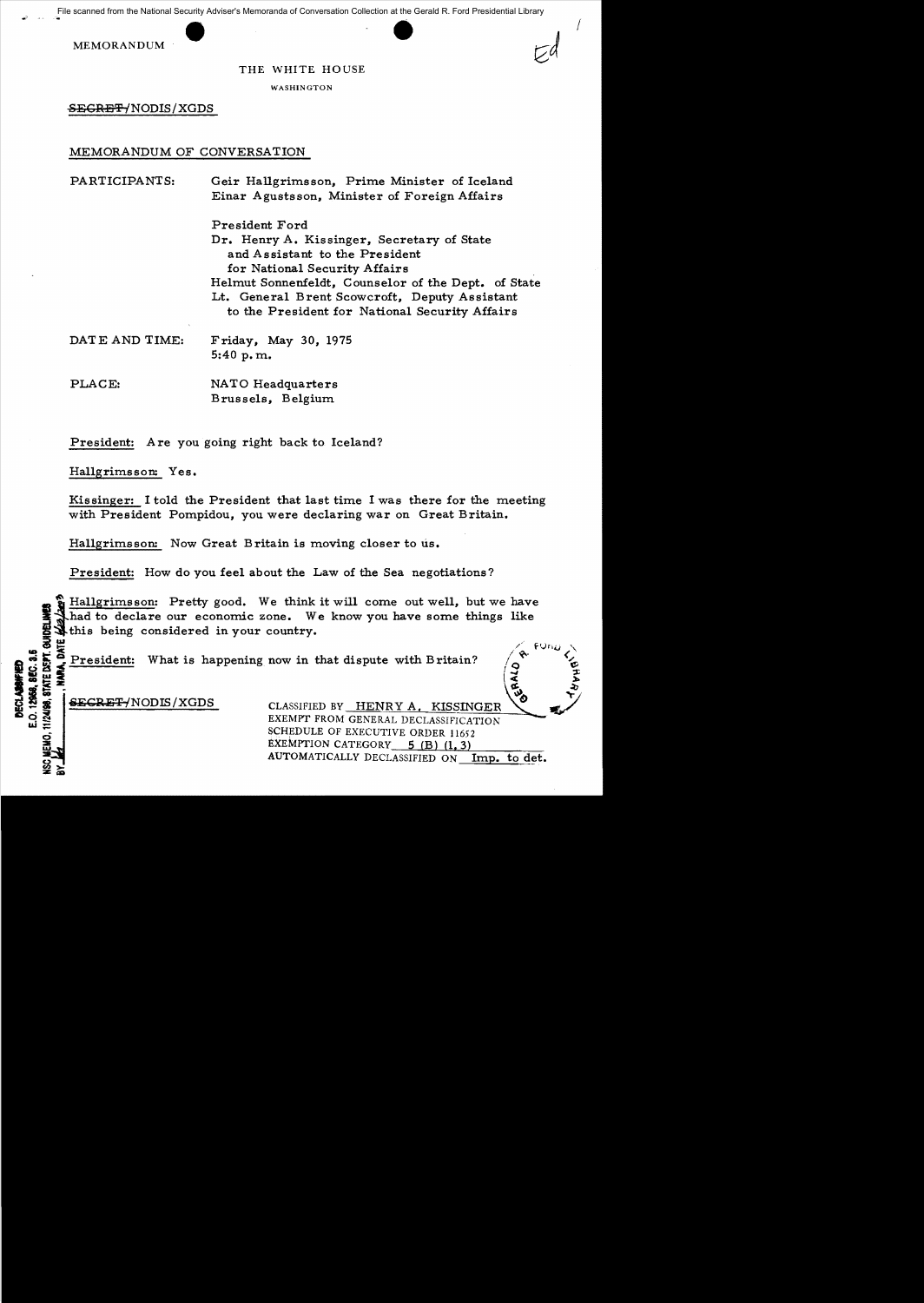## SE<del>CRET</del>/NODIS/XGDS

Hallgrimsson: We now are concerned only with fishery boundaries. We know your fishermen, like ours, are interested in this.

Kissinger: Except when other countries apply it to us.

President: Our fishermen get involved in Latin America and we have to get diplomatically involved.

If there isn't something from the negotiation on the Law of the Sea by early 1976, there will be Congressional legislation. I fear. We prefer the orderly way to do it through the Law of the Sea Conference.

Kissinger: When some start doing it unilaterally, it leads others to do things -- like unilaterally declaring patrimonial seas.

Hallgrimsson: We base our intention to the extension of the limits only on fisheries; for other things it is 12 miles.

This is the whole problem confronting the Law of the Sea Conference. It is difficult.

Pre sident: What is next?

Kissinger: The next meeting is early  $1976$ . We will drive hard for a successful conclusion at that session.

Hallgrimsson: We were pleased to have reached a difficult agreement with Sisco. The Foreign Minister can say more about that.

Agustsson: There is not much to say. We have no complaints about Americans in Iceland.

Kissinger: It was done very discreetly.

Agustsson: We are implementing it in a very leisurely fashion. If there are problems, I will let Secretary Kissinger know. You have a good Ambassador.

Halkrimsson: I can tell you in confidence, in the works of the renewed issue of defense arrangements, the Soviet Union has made new efforts to make themselves visible in the area. There are more and more ships coming. That is, I am sure, to let us and our neighbors know they are still to be counted.

<del>SEGRET/</del> NODIS/XGDS

 $-2-$ 

•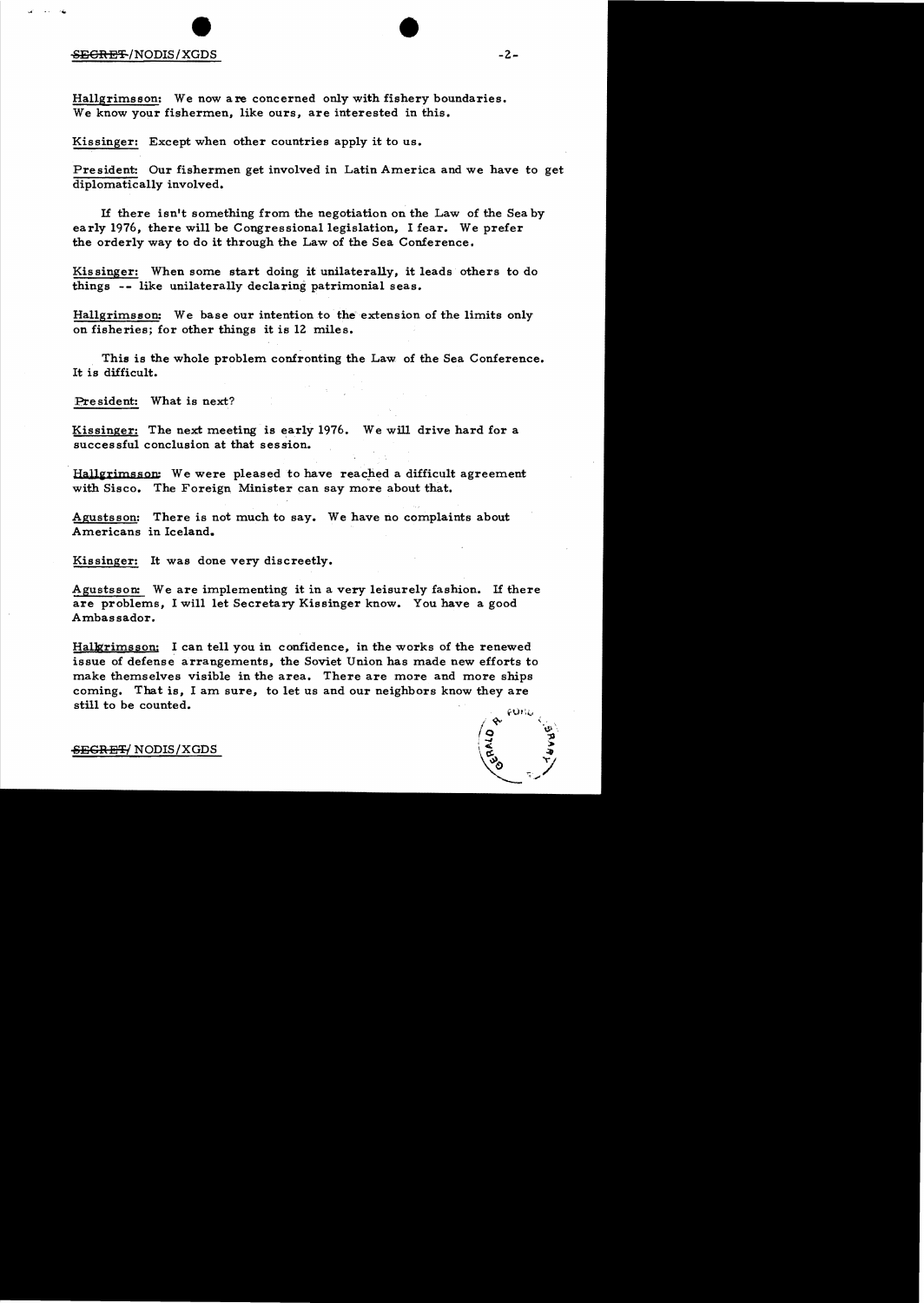## ergent (1995)<br>Financies (1996)<br>Segnet (1995)<br>Segnet (1995)

President: Were there Soviet maneuvers there?

Hallgrimsson: Very much so. Our information came from,you.

We appreciate the cooperation extended to us on your behalf. If we have problems on the extension of our fishery zone, I am sure we can count on your sympathetic understanding.



 $-3-$ 

-SECRET /NODIS/XGDS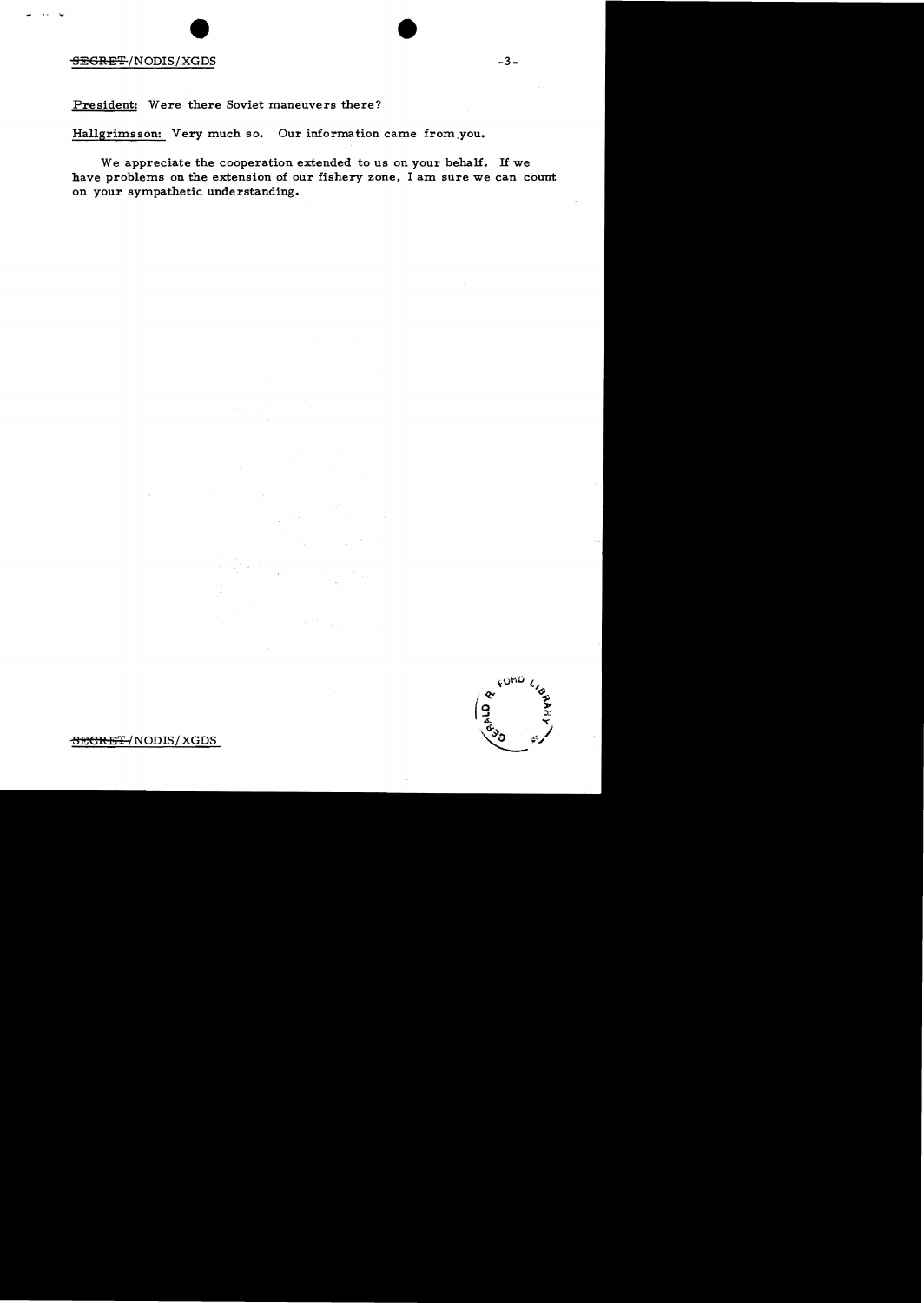Button Somme THE WHITE HOUSE **WASHINGTON** I can you going may be harde  $(A \vee B)$ . K Strak & last trie Dwar than Jam word chalong com de GB It have GAL coming click to no. P Ham de you julhos event H Putty pard, and think its will can and will but me how had to Clerkey on lever your, was home you have thing thing consedie! to your county. M (what bopping voor) It was more and concerned only we fisher billes. Us know you perhaps K & Except when other combine spokent Km. P Om fortem petermakent mint + assessment to get deplomated mochel, ( worsed pointly

**DECLASSIFIED** E.O. 12958, SEC. 3.5 NSC MEMO, 11/24/98, STATE DEPT. GUIDELINES  $BY$  M2 THE WHITE HOUSE **WASHINGTON** P If there went pounting on LOS by Doct of 7 b, chara will be fans leges, dpas. We poper a velidy cray Rely at them hos. K Undaturely doing it lends where I De tringe - when Ungless patiennament  $f$ ein. If US basecon intentent to subsisting of hunts only on fretries - factler This is a whole forth long with has  $e_{\gamma}e, \gamma = \gamma$ . Vardino evel K Expt with early 26 che will drive hard for a smirssfal concluenat that pession. H WS ever placed to formule dy  $8 - 28$ hoot brucht say, We have very Inplants about aura infulnul